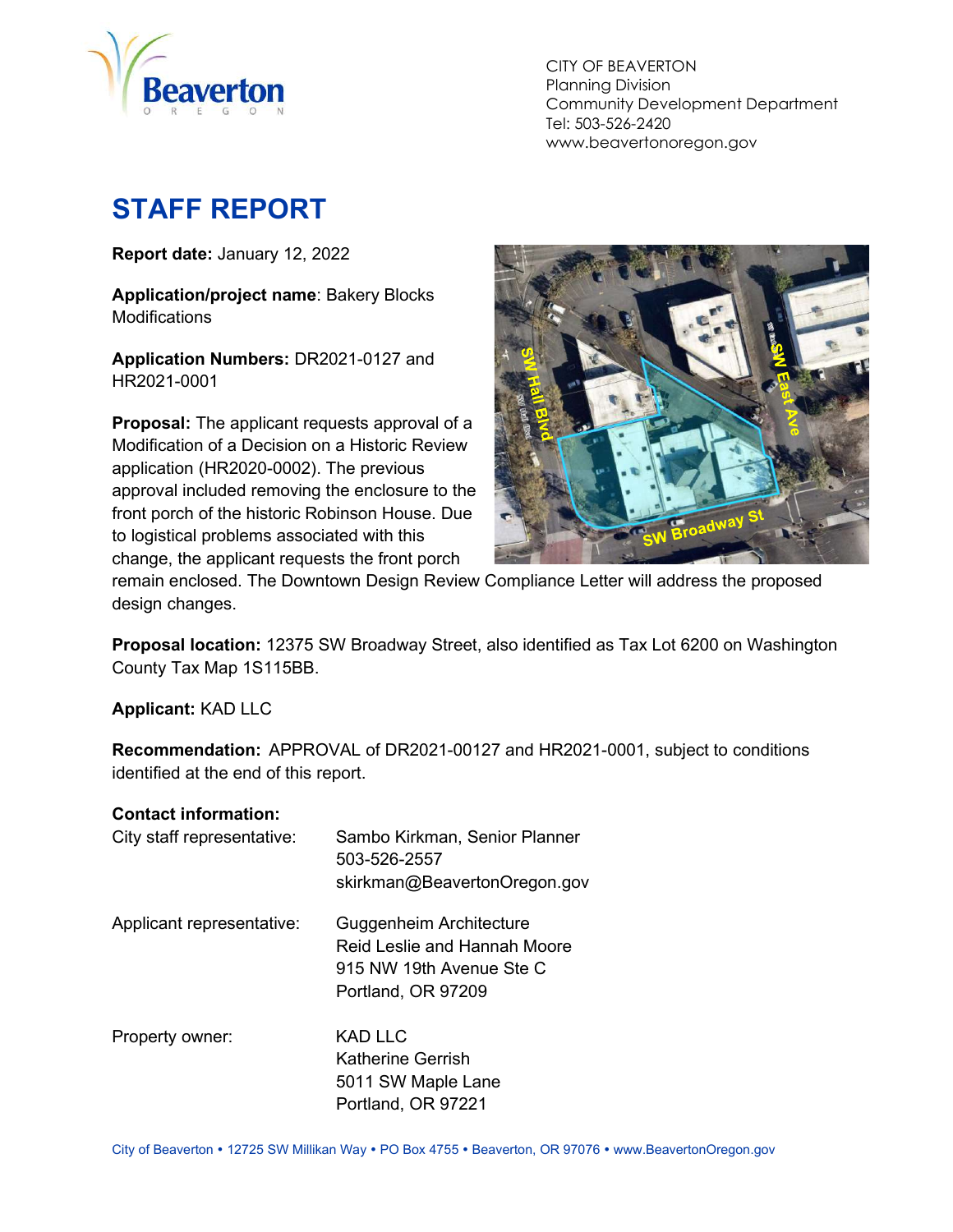### Existing conditions

Zoning: Regional Center Old Town (RC-OT) and Regional Center Central Beaverton (RC-BC). The parcel has split zoning, RC-OT on the southern portion of the site and RC-BC on the northern portion. The entirety of the proposed project is in the RC-OT zoning designation.

Site conditions: The site is developed with an existing historic building used for commercial uses, with connecting buildings that contain other commercial uses.

Site Size: 0.14 acres for the affected building. A land consolidation for three lots was approved (LD2019-0014) in 2019 for a total lot size of 0.53 acres.

Location: North side of SW Broadway Street, between SW Hall Boulevard and SW East Street.

#### Neighborhood Association Committee: Central Beaverton NAC

| <b>Direction</b>  | <b>Zoning</b>                                        | Uses                   |
|-------------------|------------------------------------------------------|------------------------|
| North             | <b>Regional Center -</b><br><b>Beaverton Central</b> | Bank                   |
| South             | <b>Regional Center -</b><br><b>Beaverton Central</b> | Restaurant/ Commercial |
| Fast <sup>.</sup> | Regional Center-<br><b>Beaverton Central</b>         | Commercial/Vacant      |
| West <sup>.</sup> | Regional Center - Old Vehicle Sales<br>Town          |                        |

#### Table 1: Surrounding uses

### Application information

#### Table 2: Application summaries

| <b>Application</b>            | <b>Application type</b>                        | <b>Proposal summary</b>                                                                                                                   | <b>Approval criteria</b><br><b>location</b>                |
|-------------------------------|------------------------------------------------|-------------------------------------------------------------------------------------------------------------------------------------------|------------------------------------------------------------|
| DR2021-0127                   | Downtown Design<br>Review<br>Compliance Letter | Modification to approved<br>changes to the existing<br>building, specifically<br>keeping the existing<br>enclosure of the front<br>porch. | <b>Development Code</b><br>Section 40.23.15.1              |
| HR2021-0001                   | <b>Historic Review</b>                         | Modification of decision on<br>a historic landmark<br>structure.                                                                          | <b>Development Code</b><br>Section 40.35.15.1 and<br>50.95 |
| Report Date: January 12, 2022 |                                                | City of Beaverton                                                                                                                         | Page 2                                                     |
| DR2021-0127 and HR2021-0001   |                                                |                                                                                                                                           |                                                            |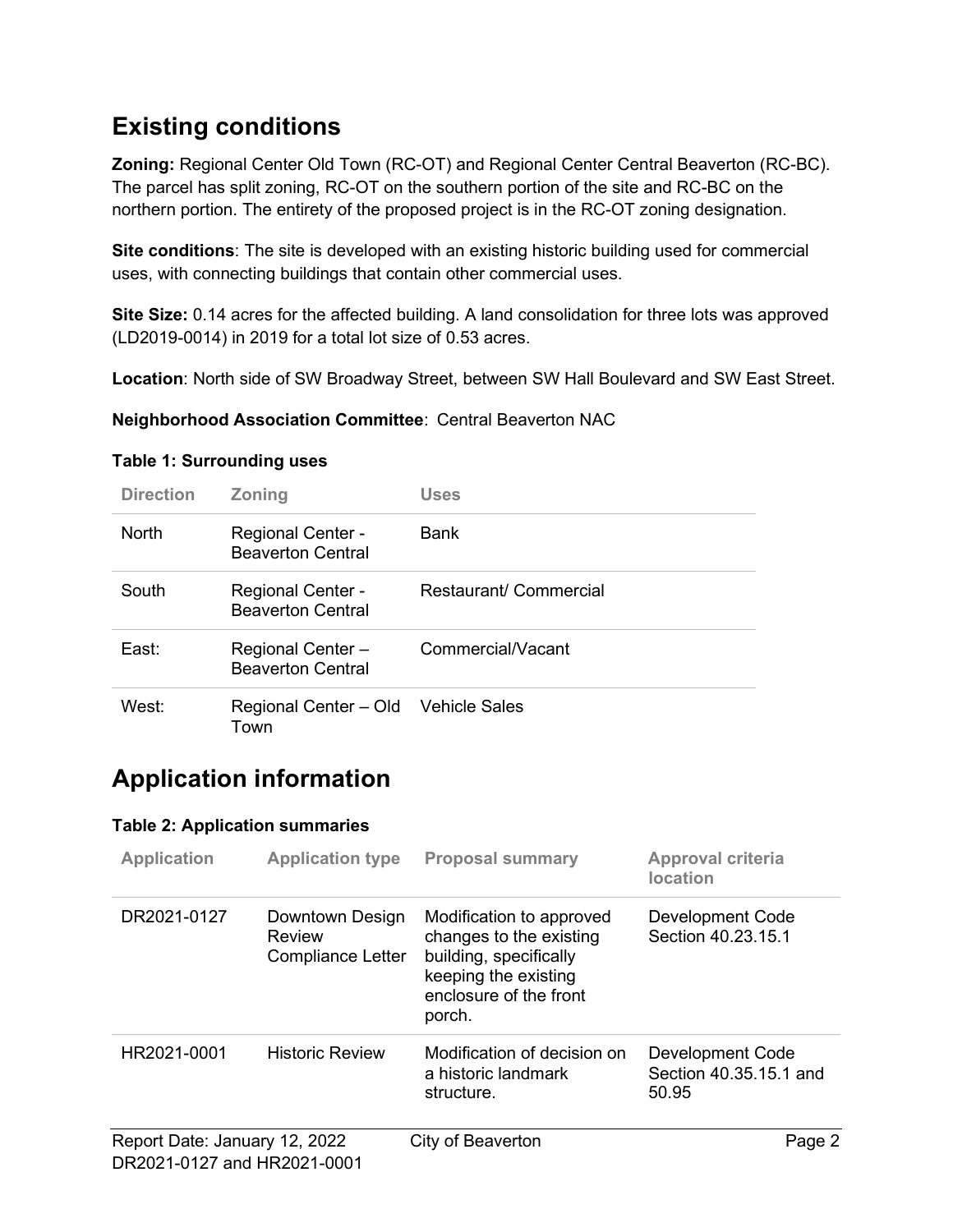#### Table 3: Key Application Dates

| <b>Application</b>         |                | <b>Submittal Date Deemed Complete</b> | $120-Dav$      | $365-Day*$        |
|----------------------------|----------------|---------------------------------------|----------------|-------------------|
| DR2021-0127 Sept. 17, 2021 |                | November 30, 2021                     | March 30, 2022 | November 30, 2022 |
| HR2021-0001                | Sept. 17, 2021 | November 30, 2021                     | March 30, 2022 | November 30, 2022 |

\* Pursuant to Section 50.25.9 of the Development Code this is the latest date, with a continuance, by which a final written decision on the proposal can be made.

### Exhibit 1.1: Vicinity Map

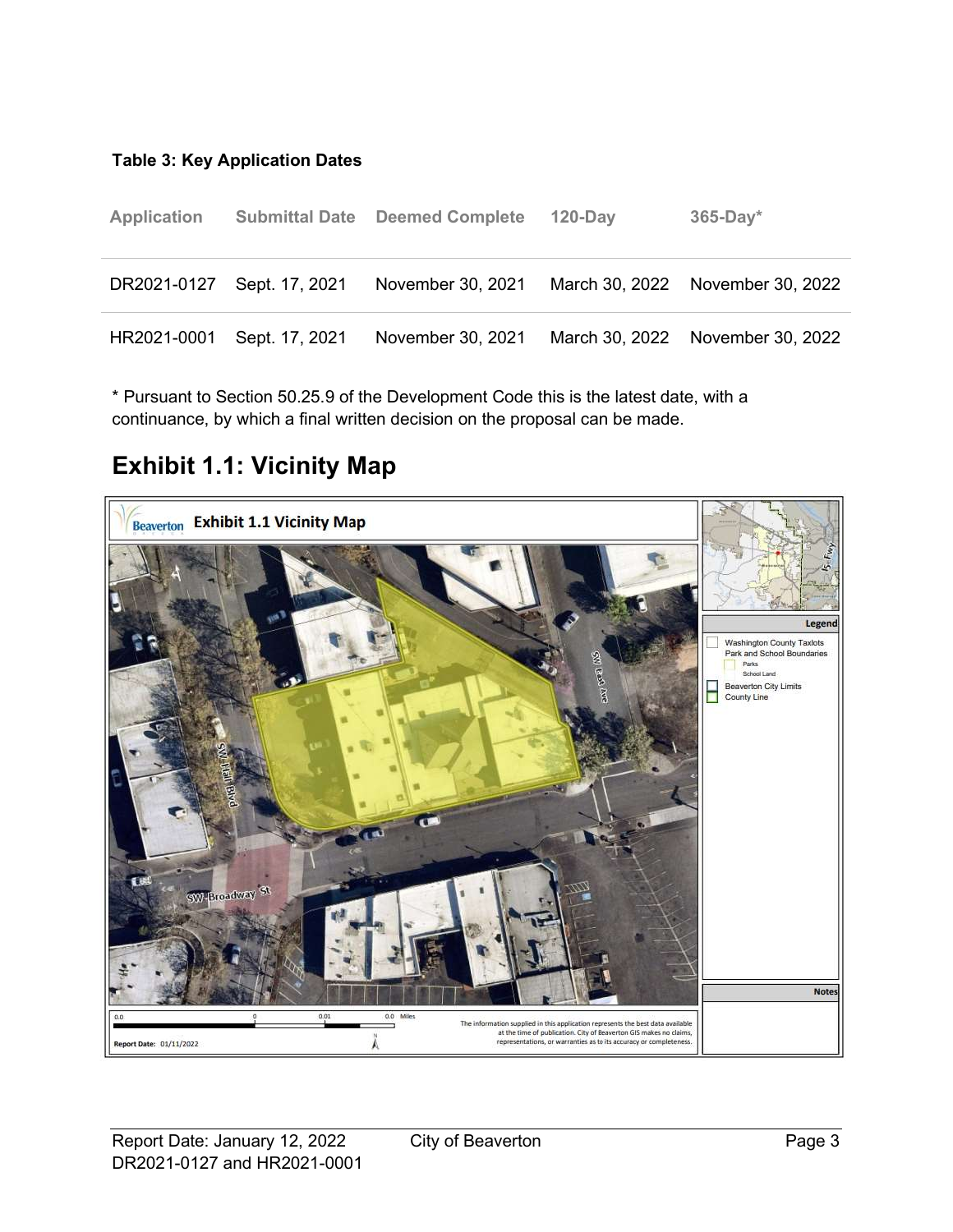### Exhibit 1.2: Zoning Map

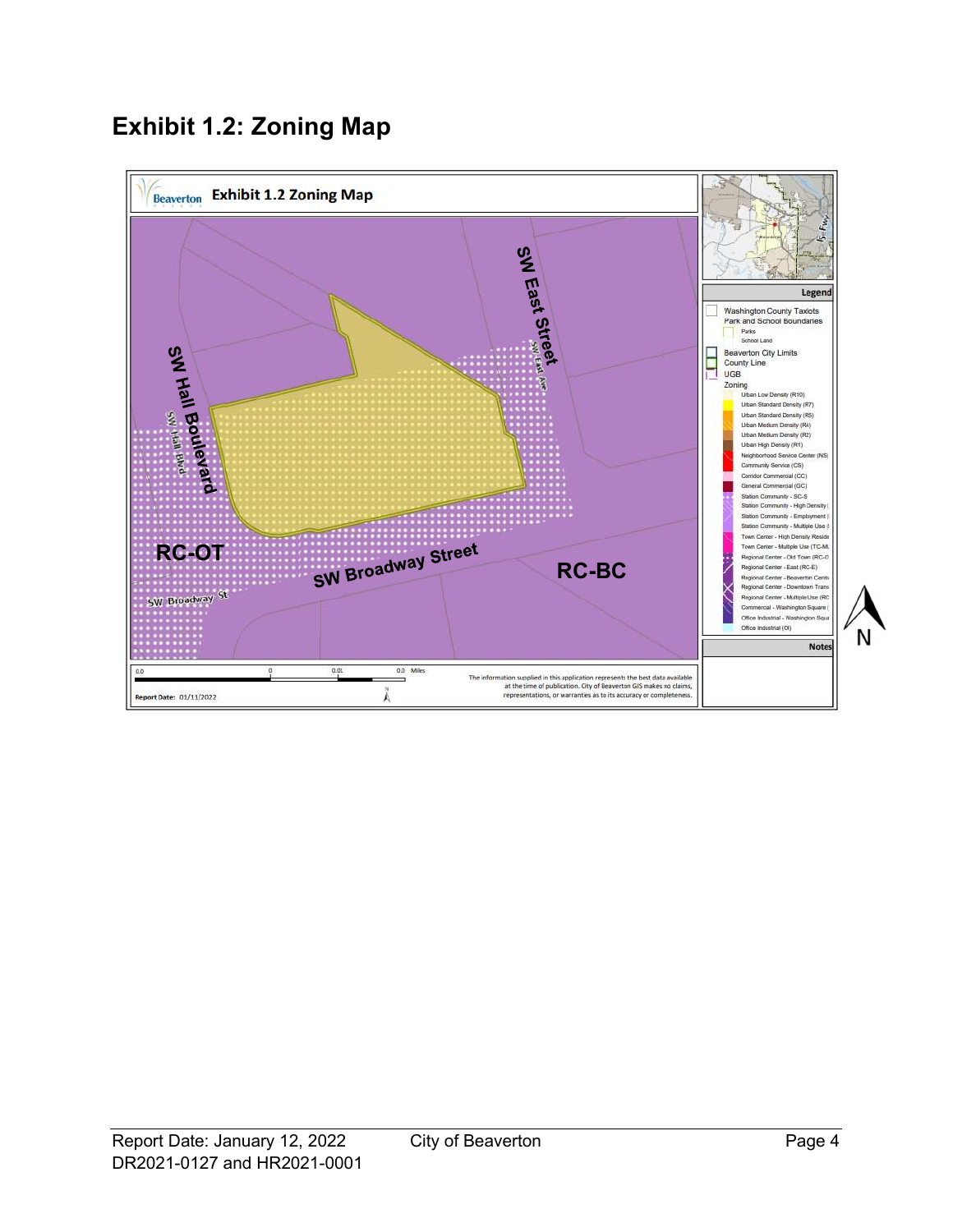## Table of Contents

#### Tables:

| Table 4: Code Conformance Analysis ~ Section 70.20.10 Design Standards10 |  |
|--------------------------------------------------------------------------|--|

#### **Exhibits**

| Exhibit 1. Materials submitted by Staff |  |  |  |  |
|-----------------------------------------|--|--|--|--|
|-----------------------------------------|--|--|--|--|

- Exhibit 1.1 Vicinity Map (page 4 of this report)
- Exhibit 1.2 Zoning Map (page 5 of this report)
- Exhibit 1.3 Planning Commission LUO 2801 (DR2020-0091)
- Exhibit 1.4 Beaverton Inventory of Historic Resources
- Exhibit 1.5 Planning Commission LUO 2802 (HR2020-0002)
- Exhibit 2. Public Comment No public testimony was received.
- Exhibit 3. Materials submitted by the Applicant
	- Exhibit 3.1 Project Narrative
	- Exhibit 3.2 Application Forms
	- Exhibit 3.3 Pre-App Conference Summary
	- Exhibit 3.4 Plan Set
	- Exhibit 3.5 Service Provider Letters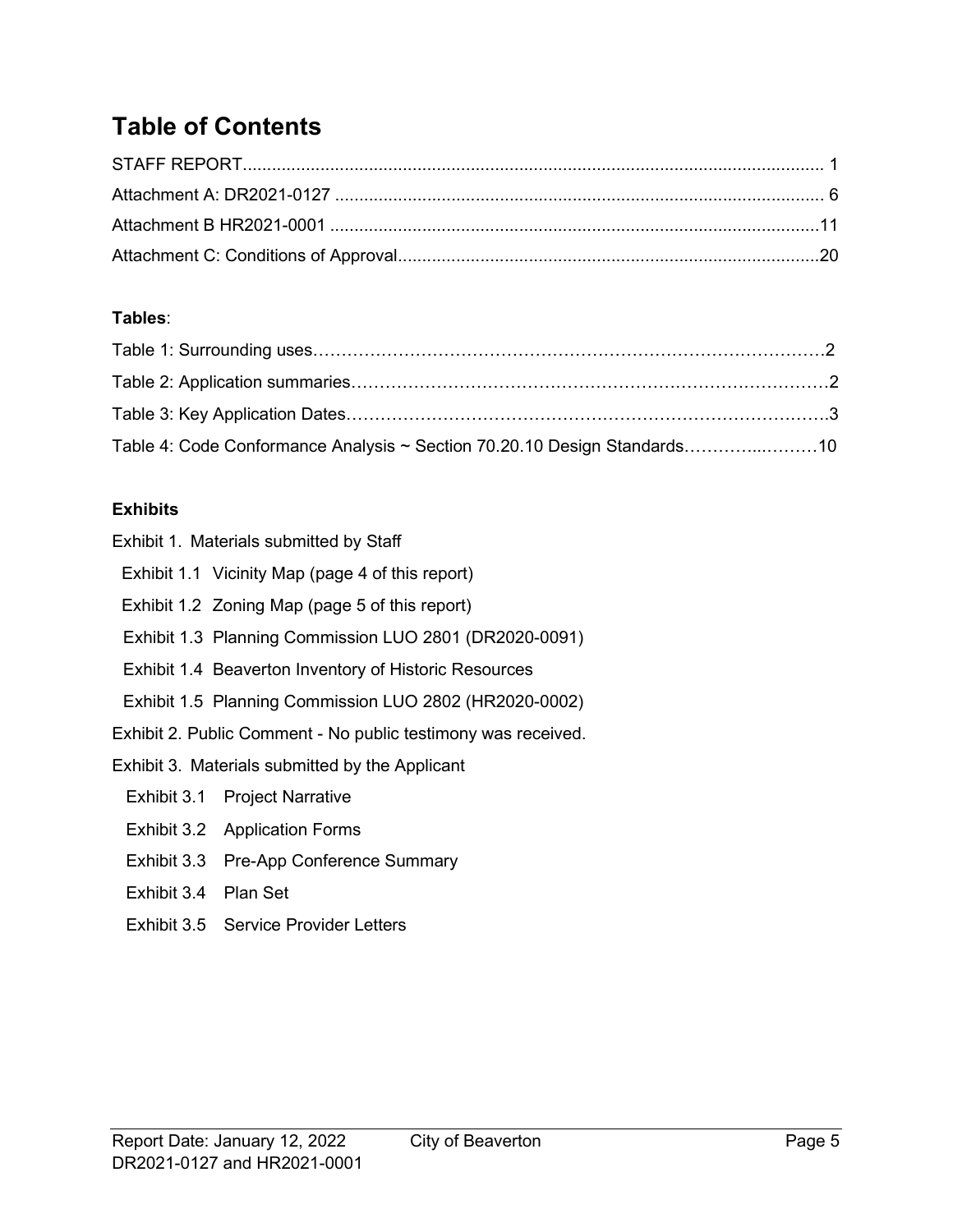# Attachment A: DR2021-0127

### ANALYSIS AND FINDINGS FOR DESIGN REVIEW COMPLIANCE LETTER

Recommendation: Based on the facts and findings presented below, staff recommends APPROVAL of DR2021-0127, subject to the applicable conditions identified in Attachment C.

# Section 40.23.05 Purpose:

The purpose of Downtown Design Review is to promote Beaverton's commitment to the community's appearance, quality pedestrian environment, and aesthetic quality. It is intended that monotonous, drab, unsightly, dreary and inharmonious development will be discouraged. Design Review is also intended to conserve the City's natural amenities and visual character by ensuring that proposals are properly related to their sites and to their surroundings by encouraging compatible and complementary development.

To achieve this purpose, the Downtown Design Review process is divided into two major components; Design Standards and Design Guidelines. Both standards and guidelines implement Design Principles, which are more general statements that guide development of the built environment. Most Design Standards have a corresponding Design Guideline.

The Design Standards are intended to provide a clear and objective approach to designing a project. Depending on the design thresholds, designing a project to the standards would result in an administrative review process.

An applicant for Downtown Design Review approval can address design review requirements through a combination of satisfying applicable Design Standards, and in instances where it elects not to utilize Design Standards, satisfy the corresponding applicable Design Guidelines. In cases reviewed through a public hearing, the hearing and decision will focus on whether or not the project satisfies the requirements of the applicable Design Guidelines only.

The purpose of Downtown Design Review as summarized in this Section is carried out by the approval criteria listed herein.

# Planning Commission Standards for Approval:

Section 40.23.15.1.C of the Development Code provides standards to govern the decisions of the Planning Commission as they evaluate and render decisions on Downtown Design Review Applications. The Planning Commission will determine whether the application as presented, meets the Downtown Design Review Compliance Letter approval criteria. In this portion of the report, staff evaluates the application in accordance with the criteria for Type 1 Downtown Review.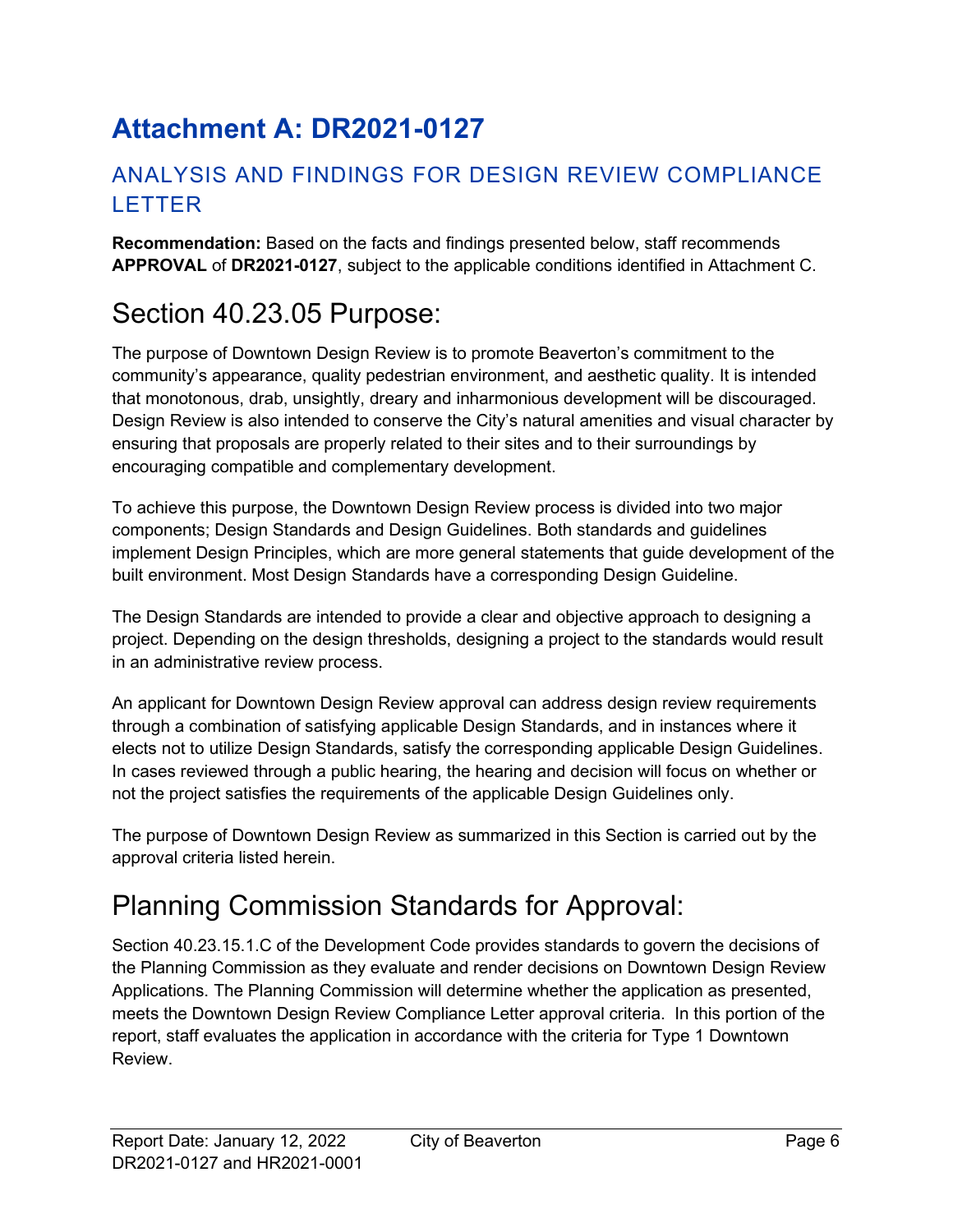In order to approve the application, the decision-making authority shall make findings of fact based on evidence provided by the applicant demonstrating that all the following criteria are satisfied.

# Section 40.23.15.1.C Approval Criteria

In order to approve a Downtown Design Review Compliance Letter application, the decisionmaking authority shall make findings of fact based on evidence provided by the applicant demonstrating that all the following criteria are satisfied:

## Section 40.23.15.1.C.1

Approval Criteria: The proposal satisfies the threshold requirements for a Downtown Design Compliance Review Letter.

#### Finding:

The applicant proposes minor design changes to the existing façade that was approved with DR2020-0091, specifically to retain the panels enclosing the existing porch. Staff finds that the proposal satisfies the Downtown Design Review Compliance Letter application thresholds 1.a which reads:

- 1. Minor design changes to existing building or site including, but not limited to:
	- a. Façade changes, except changes in color.

Conclusion: Therefore, staff finds that the proposal meets the criterion.

## Section 40.23.15.1.C.2

Approval Criteria: All City application fees related to the application under consideration by the decision-making authority have been submitted.

#### Finding:

The applicant has paid the required fees related to the land use applications.

Conclusion: Therefore, staff finds that the proposal meets the criterion.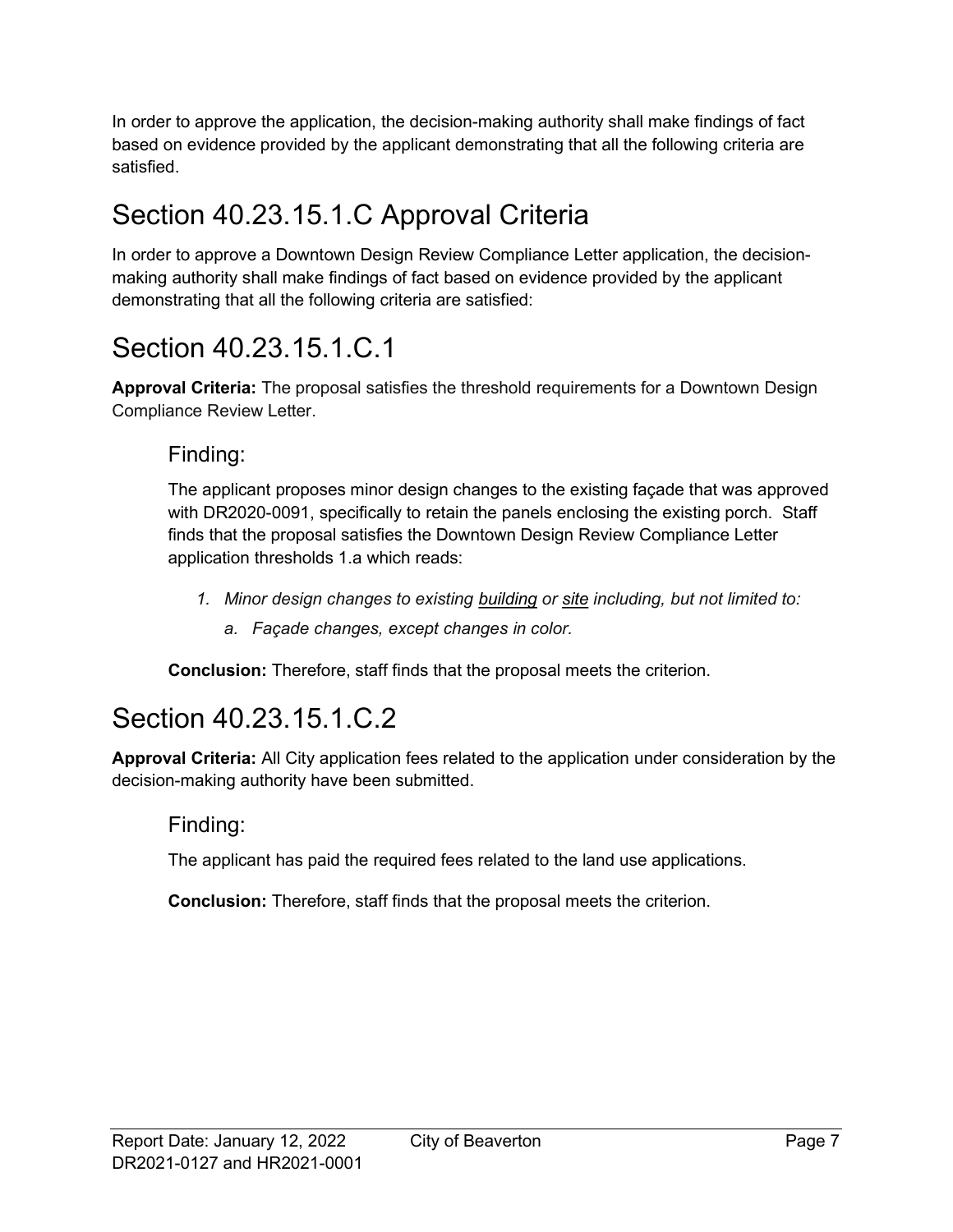## Section 40.23.15.1.C.3

Approval Criteria: The proposal contains all applicable application submittal requirements as specified in Section 50.25.1. of the Development Code.

#### Finding:

Pursuant to Section 50.25.1, the application package includes all the necessary submittal requirements.

Conclusion: Therefore, staff finds that the proposal meets the criterion.

## Section 40.23.15.1.C.4

Approval Criteria: The proposal meets all applicable Development Standards of Sections 70.15.2 of the Development Code unless the applicable provisions are subject to an Adjustment, Planned Unit Development, or Variance application which shall be already approved or considered concurrently with the subject proposal.

#### Finding:

The applicant states the proposed modification is limited to the opening of the existing front porch. The applicant received approval to remove the wood panels enclosing the porch (DR2020091). However due to the logistical constraints around the location of the sprinkler riser if the enclosure were removed, the application now request that the wood panels remain. Since the height and setback of the building is not being altered and the proposal does not affect the Development Standards in Section 70.15.

Conclusion: Therefore, staff finds that the proposal meets the criterion.

## Section 40.23.15.1.C.5

Approval Criteria: The proposal is consistent with all applicable Design Standards of 70.20 (Downtown Design Standards and Guidelines).

#### Finding:

Staff cites the Code Conformance Analysis chart at the end of this section (Table 4), which evaluates the proposal as it relates the applicable Design Standards found in Section 70.20 (Downtown Design Standards).

Conclusion: Therefore, staff finds that the proposal meets the criterion.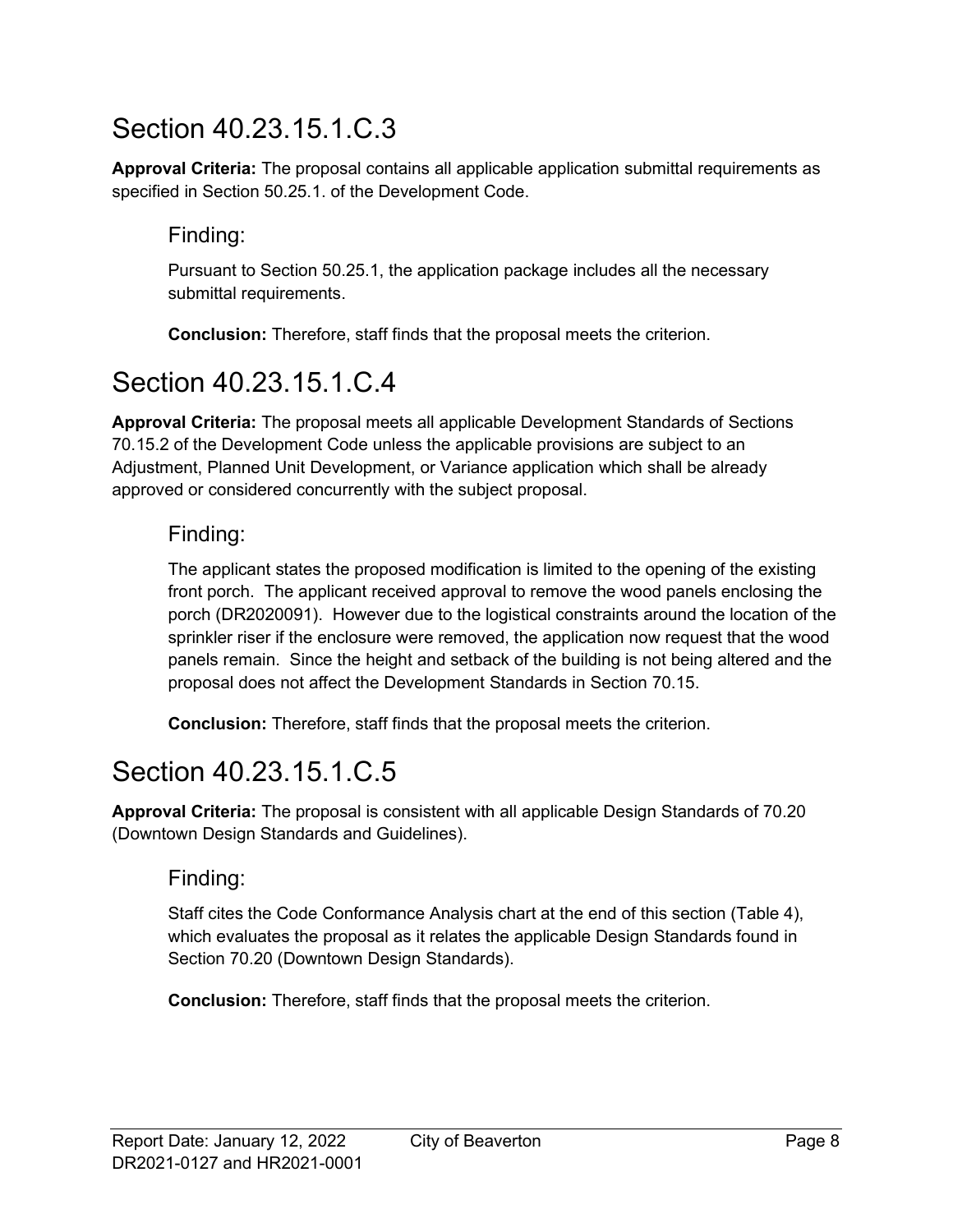# Section 40.23.15.1.C.6

Approval Criteria: The proposal complies with all applicable provisions in Chapter 60 (Special Regulations).

#### Finding:

The applicant states the proposed modification is limited to the opening of the existing front porch, specifically to keep the wood panels currently enclosing the porch. The applicant request that the current design of the porch not be altered due to the logistical constraints around the location of the sprinkler riser if the enclosure were removed. The proposal does not affect the provisions in Chapter 60.

Conclusion: Therefore, staff finds that the criterion for approval does not apply.

# Section 40.23.15.1.C.7

Approval Criteria: Except for conditions requiring compliance with approved plans, the proposal does not modify any conditions of approval of a previously approved Type 2 or Type 3 application.

#### Finding:

The applicant states the proposed modification is limited to the opening of the existing front porch, specifically to request that it remain enclosed. Land Use Order No. 2801 (Exhibit 1.3) identifies the Design Review conditions of approval of the prior approval. The proposal does not affect the conditions of approval for the previous Design Review approval.

Conclusion: Therefore, staff finds that the proposal meets the criterion.

# Section 40.23.15.1.C.8

Approval Criteria: Applications and documents related to the request, which will require further City approval, shall be submitted to the City in the proper sequence.

### Finding:

The applicant has submitted a Historic Review application to be processed concurrently with this Design Review Compliance Letter request. No additional applications or documents are needed at this time. Staff recommends a condition requiring approval of the Historic Review application prior to issuance of the Building Permit.

Conclusion: Therefore, staff finds that by meeting the conditions of approval, the proposal meets the criterion.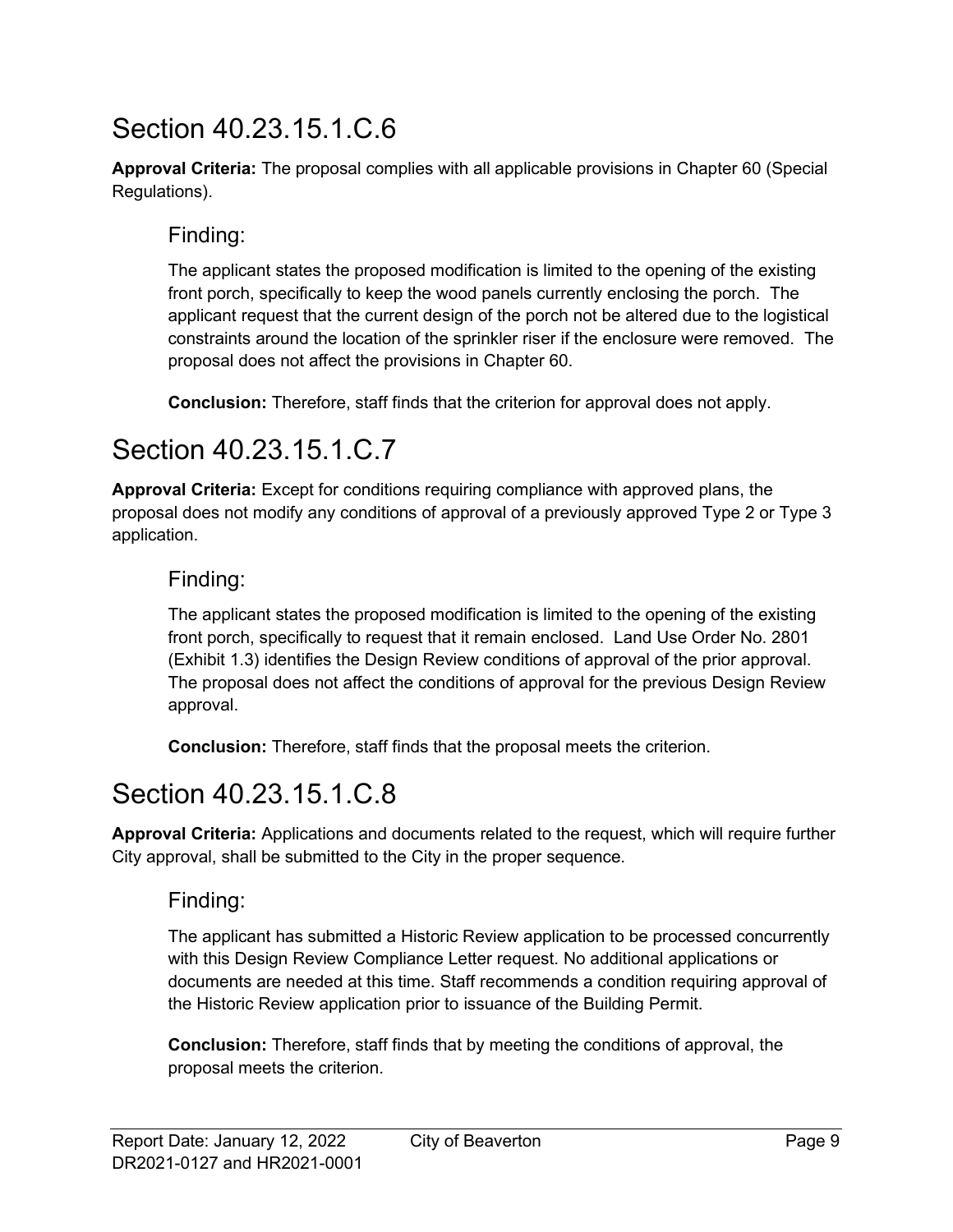| <b>DESIGN STANDARD</b>                                                                                                                                                                                                                                                                                                                                                                                                                                        | <b>PROJECT</b><br><b>PROPOSAL</b>                                                                                                                                                                                                                                                                                                       | <b>MEETS</b><br><b>STANDARD</b> |
|---------------------------------------------------------------------------------------------------------------------------------------------------------------------------------------------------------------------------------------------------------------------------------------------------------------------------------------------------------------------------------------------------------------------------------------------------------------|-----------------------------------------------------------------------------------------------------------------------------------------------------------------------------------------------------------------------------------------------------------------------------------------------------------------------------------------|---------------------------------|
|                                                                                                                                                                                                                                                                                                                                                                                                                                                               | <b>Façade Design</b>                                                                                                                                                                                                                                                                                                                    |                                 |
| 70.20.10.4.A.S2<br>Building facades facing the right<br>of way, any internal drive or any<br>internal accessway shall utilize at<br>least one of the following facade<br>articulation strategies to create<br>visual interest.<br>a. Recesses and/or projections<br>that are a minimum depth of<br>four inches that changes the<br>primary plane the facade for<br>a minimum of 30 percent of<br>the facade; or                                               | The applicant proposes to retain the<br>panels that enclose the existing front<br>porch. The existing spindle work on<br>the porch and decorative cornice with<br>wooden brackets are to remain. Since<br>no other façade changes are<br>proposed, the proposal does not<br>impact the existing façade articulation<br>to the building. | <b>YES</b>                      |
|                                                                                                                                                                                                                                                                                                                                                                                                                                                               | <b>Building Entries</b>                                                                                                                                                                                                                                                                                                                 |                                 |
| 70.20.10.4.A.S10<br>Primary building entrances shall<br>be at or above the back of<br>sidewalk grade. Building entries<br>shall be located on a public right<br>of way, open space, internal<br>drive, or internal accessway.<br>Building entries inclusive of<br>doorway, framing, and<br>accompanying fenestration shall<br>meet the following minimum<br>dimensions:<br>c. Individual non-residential<br>entries serving tenants<br>spaces less than 5,000 | The applicant proposes to retain the<br>panels that enclose the existing front<br>porch. The existing door accessing<br>the tenant space is to remain and is<br>not altered with this proposal.                                                                                                                                         | N/A                             |

#### Table 4: Code Conformance Analysis ~ Section 70.20.10 Design Standards

### CONCLUSION & RECOMMENDATION

Based on the facts and findings presented, staff recommends APPROVAL of DR2021-0127 Bakery Blocks II, subject to the applicable conditions identified in Attachment C.

square feet: 6 feet in width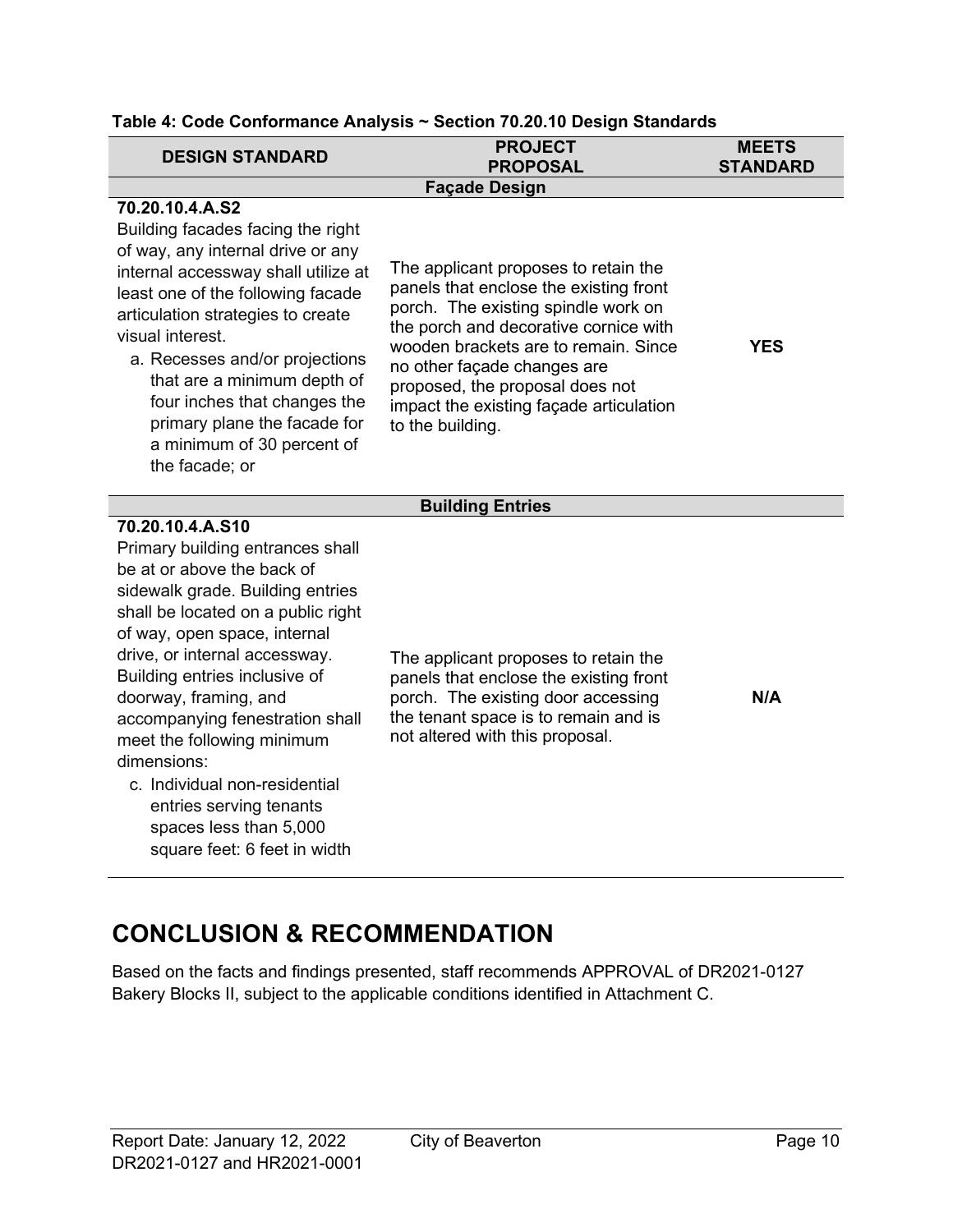# Attachment B HR2021-0001

### ANALYSIS AND FINDINGS FOR HISTORIC REVIEW APPROVAL

Recommendation: Based on the facts and findings presented below, staff recommends APPROVAL of HR2021-0001, subject to the applicable conditions identified in Attachment C.

## Section 40.35.05 Purpose:

The purpose of Historic Review is to preserve, enhance, and perpetuate landmarks and districts which represent or reflect elements of the City's cultural, social, economic, and architectural history and to promote the use of historic districts and landmarks for the education, pleasure, housing and public welfare of the City's current and future citizens. This Section is carried out by the approval criteria listed herein.

## Planning Commission Standards for Approval:

Section 40.35.15.1.C of the Development Code provides standards to govern the decisions of the Planning Commission as they evaluate and render decisions on Historic Review Applications. The Planning Commission will determine whether the application as presented, meets the Historic Review approval criteria. In this portion of the report, staff evaluates the application in accordance with the criteria for Type 3 Historic Review.

In order to approve a Historic Review Application, the decision-making authority shall make findings of fact based on evidence provided by the applicant demonstrating that all the following criteria are satisfied:

### Section 40.35.15.1.C.1

The proposal satisfies the threshold requirements for an Alteration of a Landmark application.

#### FINDING:

The applicant states the proposed modification is limited to the opening of the existing front porch, specifically to not alter the condition of this area as approved by HR2020- 0002. Since the applicant request that it remain, the proposal is a modification of the previous approval. This prior application approved the removal of the enclosure along the front porch with other façade changes, meeting the Historic Review Threshold No. 1 which reads:

Changes to any aspect of the exterior appearance, including, but not limited to, exterior finish materials, architectural detailing, and changes to window and door locations or dimensions.

Conclusion: Therefore, staff finds the proposal meets the criterion for approval.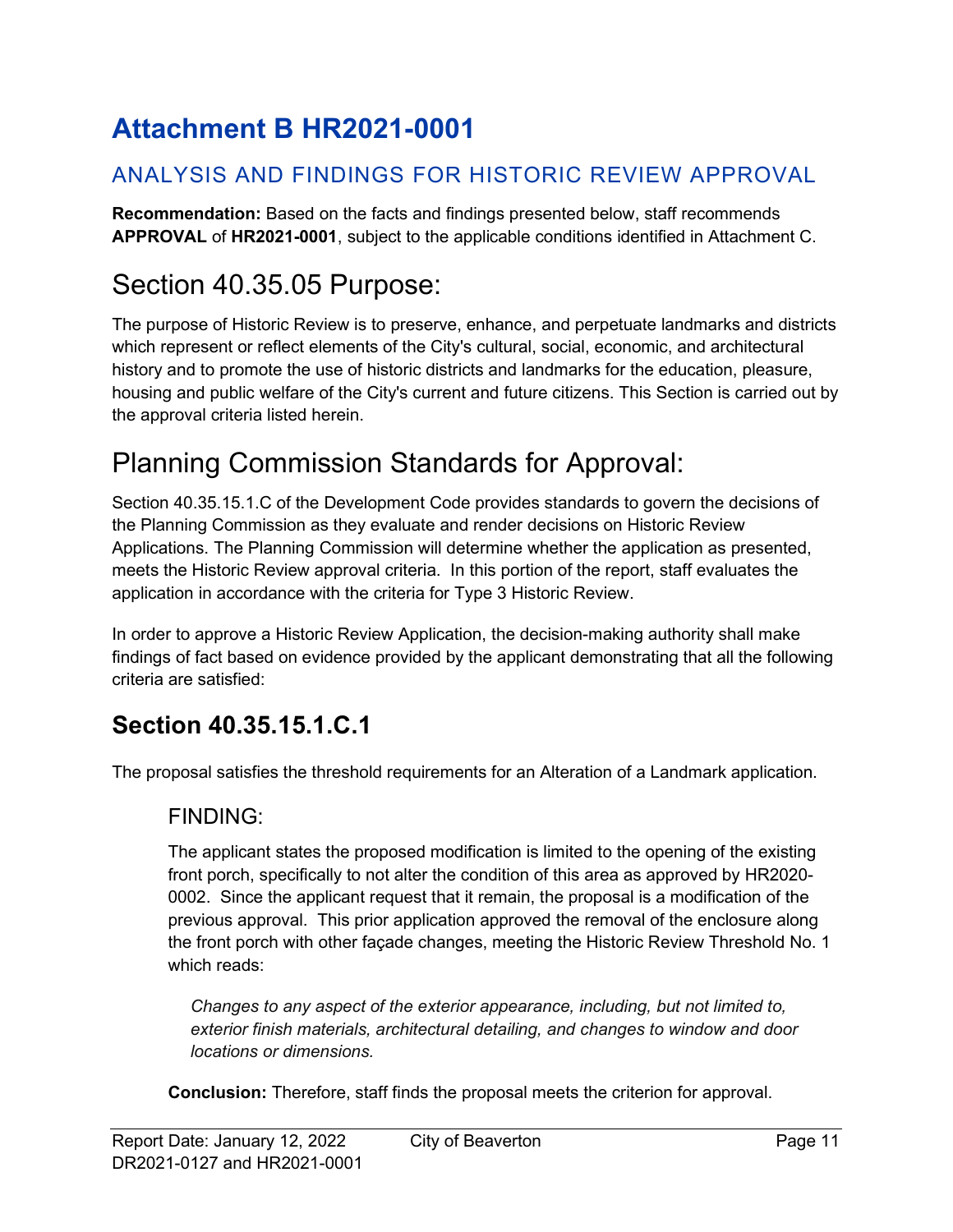### Section 40.35.15.1.C.2

All City application fees related to the application under consideration by the decision making authority have been submitted.

#### FINDING:

The City of Beaverton received the appropriate fee for a Historic Review Alteration of a Landmark application.

Conclusion: Therefore, staff finds the proposal meets the criterion for approval.

### Section 40.35.15.1.C.3

The distinguishing original historic or architectural qualities or character of a building, structure, or site and its environment are being preserved.

#### FINDING:

The historic landmark building is the Robinson Residence and adjacent Pharmacy building. The Beaverton Inventory of Historic Resources sheet is included as Exhibit 1.4. The original historic residence is a Queen Anne style Victorian house and was constructed in 1887. The Queen Anne style is characterized by various architectural details and the following are still intact on the Robinson residence building: an asymmetrical façade; overhanging eaves; polygonal towers; a porch covering part or all of the front façade, including the primary entrance area; spindle work; oriel and bay windows; and horizontal bands of leaded windows.

The buildings will retain the principal facades, massing, and architectural details. The structural frame and features on the house will be retained including the shiplap siding with corner boards, full height polygonal bay, spindle work at porch and decorative cornice with carved wooden brackets.

The applicant states the proposed modification is limited to the opening of the existing front porch, specifically to not alter the condition of this area that was approved by HR2020-0002. This prior application approved the removal of the enclosure along the front porch. However due to the logistical constraints around the location of the sprinkler riser if the enclosure were removed, the application request that it remain. The proposal does not propose to remove the key architectural features of the site such the existing spindle work on the porch and decorative cornice with wooden brackets.

Conclusion: Therefore, staff finds the proposal meets the criterion for approval.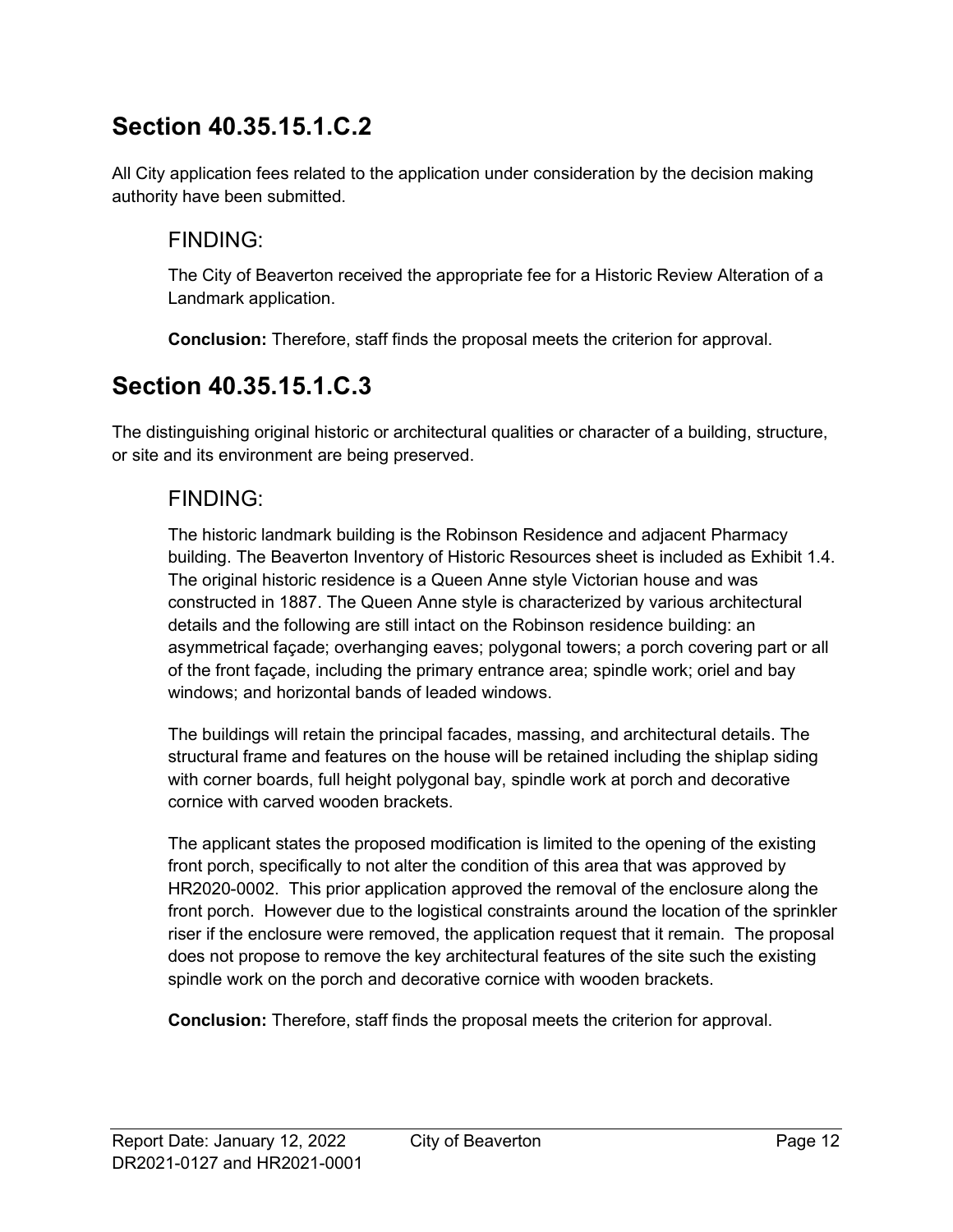## Section 40.35.15.1.C.4

Any alteration to buildings, structures, and sites are in keeping with the time period of the original construction.

#### FINDING:

While the 2020 Historic Review application approved the removal of the wood paneling enclosing the porch at the front of the original residence, the applicant is requesting that this alteration not be made to the building. The applicant states removal of the enclosure along the front porch creates a logistical constraint around the location of the sprinkler riser. The applicant's request that the enclosure remain would limit the number of alterations done to the existing structure and would not propose any changes to original feature such as the existing spindle work on the porch and decorative cornice with wooden brackets on the building.

Conclusion: Therefore, staff finds the proposal meets the criterion for approval.

### Section 40.35.15.1.C.5

Any distinctive stylistic features or examples of skilled craftsmanship which characterize a building, structure, or site have been preserved unless said features are a threat to public health and safety or are in violation of building, fire, or access regulations.

#### FINDING:

In addition to the findings in Section 40.35.15.1.C.4, the applicant states that buildings will be maintained and repaired as necessary. The distinctive stylistic features including the millwork at the house porch will not be touched as the request is to keep the current condition of the porch area and not require the removal of the existing enclosure, thereby not affecting the existing architectural feature.

Conclusion: Therefore, staff finds the proposal meets the criterion for approval.

### Section 40.35.15.1.C.6

Deteriorating architectural features will be repaired rather than replaced, wherever possible.

#### FINDING:

The applicant states the proposed modification is limited to the opening of the existing front porch, specifically to not remove the wooden boards enclosing the porch (DR2020- 0091 and HR2020-0002). The architectural features that were to remain on the elevation such as the original spindle work on the porch and decorative cornice with wooden brackets are to still remain.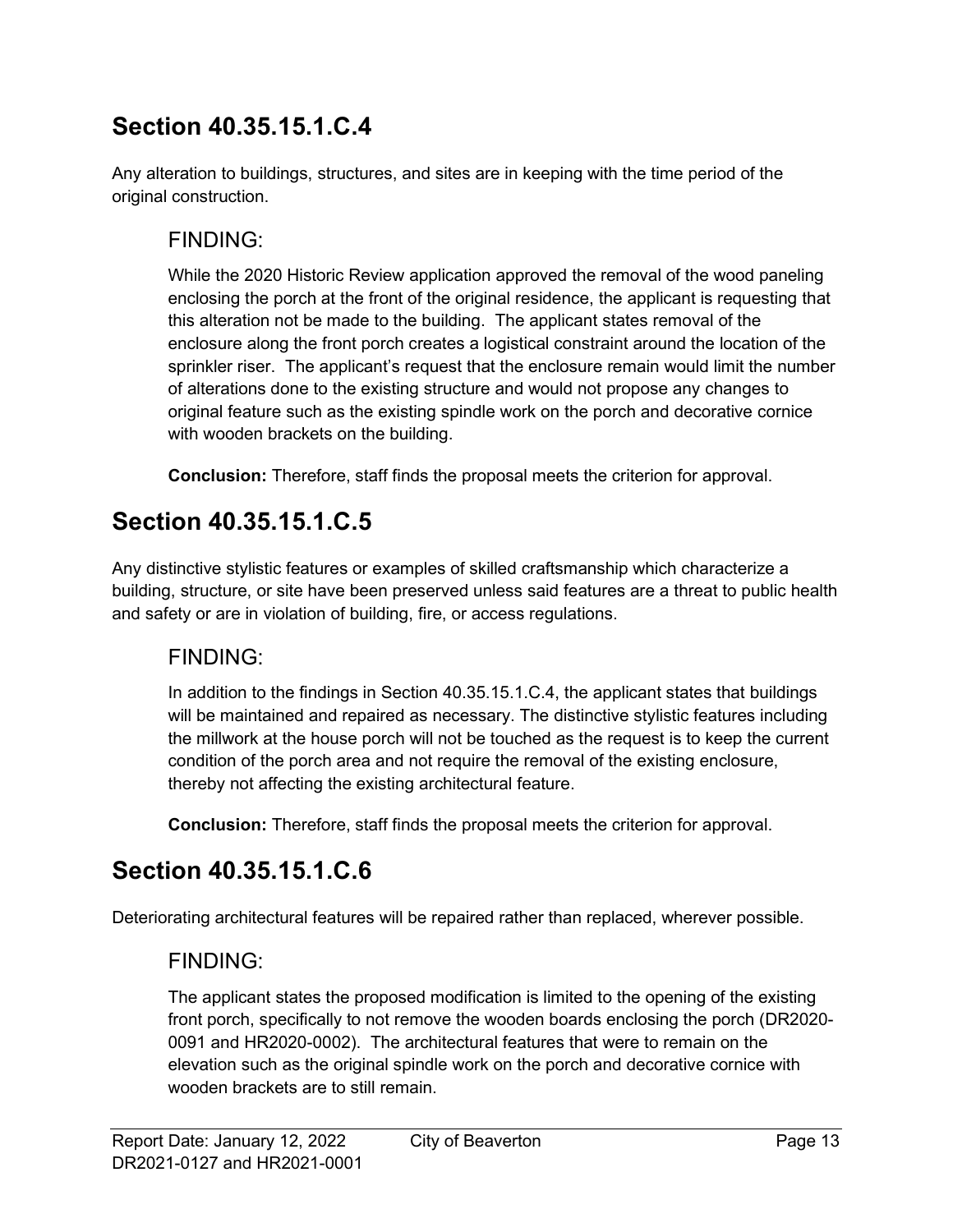Conclusion: Therefore, staff finds that the criterion for approval does not apply.

## Section 40.35.15.1.C.7

New material used for replacement will match the material being replaced in terms of composition, design, color, texture, and other visual qualities.

### FINDING:

The applicant states the proposed modification is limited to the opening of the existing front porch, specifically to not remove the wooden boards enclosing the porch (DR2020- 0091 and HR2020-0002). The architectural features that were to remain on the elevation such as the original spindle work on the porch and decorative cornice with wooden brackets are to still remain. No new materials will be used as part of this proposal.

Conclusion: Therefore, staff finds that the criterion for approval does not apply.

## Section 40.35.15.1.C.8

The repair or replacement of missing architectural features is based on accurate duplications of features, substantiated by historic, physical, or pictorial evidence.

### FINDING:

The applicant states the proposed modification is limited to the opening of the existing front porch, specifically to not remove the wooden boards enclosing the porch (DR2020- 0091 and HR2020-0002). The architectural features that were to remain on the elevation such as the original spindle work on the porch and decorative cornice with wooden brackets are to still remain. No repair or replacement of missing architectural features are proposed.

Conclusion: Therefore, staff finds that the criterion for approval does not apply.

## Section 40.35.15.1.C.9

The design of the proposed addition or alteration does not destroy significant historical, architectural, or cultural material, and such design is compatible with the size, scale, material, and character of the property, neighborhood, or environment.

### FINDING:

The applicant states the proposed modification is limited to the opening of the existing front porch, specifically to not remove the wooden boards enclosing the porch (DR2020- 0091 and HR2020-0002). The architectural features that were to remain on the elevation such as the original spindle work on the porch and decorative cornice with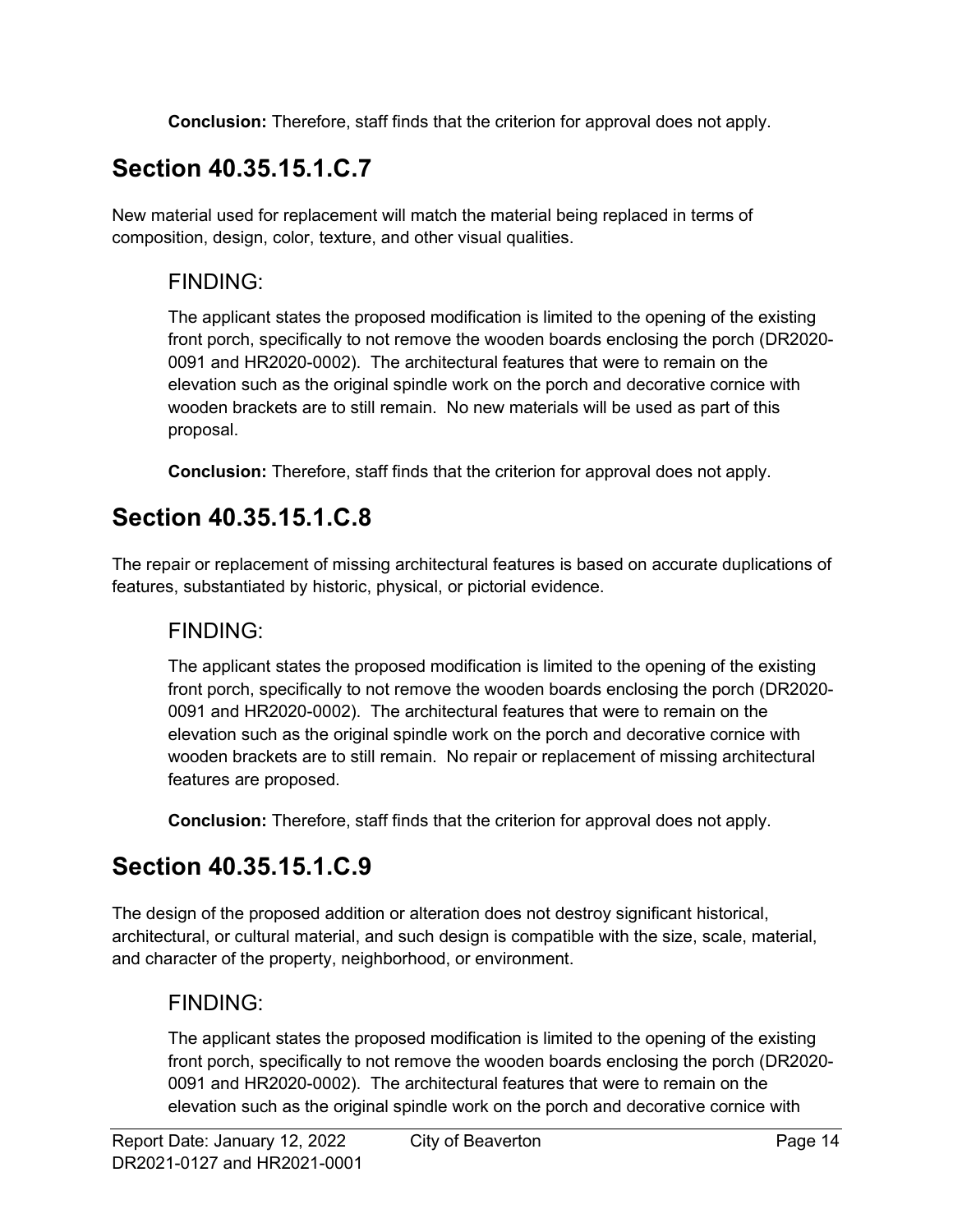wooden brackets are to still remain. Staff find the proposal would not destroy significant historical architectural or cultural materials.

Conclusion: Therefore, staff finds the proposal meets the criterion for approval.

## Section 40.35.15.1.C.10

The proposal is consistent with all applicable provisions of CHAPTER 20 (Land Uses) unless the applicable provisions are subject to an adjustment, planned unit development, or variance which shall be already approved or considered concurrently with the subject proposal.

#### FINDING:

The applicant states the proposed modification is limited to the opening of the existing front porch, specifically to not remove the wooden boards enclosing the porch (DR2020- 0091 and HR2020-0002). However, these land use applications associated with this proposal, were approved prior to the adoption of Chapter 70 when the provisions of Chapter 20 applied. With the adoption of the Downtown Design Regulations, Chapter 20 regulations do not apply to parcels in the RC-OT, RC-BC, MU, and RC DT zones.

Conclusion: Therefore, staff finds that the criterion for approval does not apply.

## Section 40.35.15.1.C.11

The proposal is consistent with all applicable provisions of CHAPTER 60 (Special Requirements) and that all improvements, dedications, or both required by the applicable provisions of CHAPTER 60 (Special Requirements) are provided or can be provided in rough proportion to the identified impact(s) of the proposal.

### FINDING:

The applicant states the proposed modification is limited to the opening of the existing front porch, specifically to not alter the condition of the prior as previously approved. DR2020-0091 and HR2020-0002 approved the removal of the enclosure along the front porch. However due to the logistical constraints around the location of the sprinkler riser if the enclosure were removed, the application request that it remain. The proposal does not affect the provisions in Chapter 60.

Conclusion: Therefore, staff finds that the criterion for approval does not apply.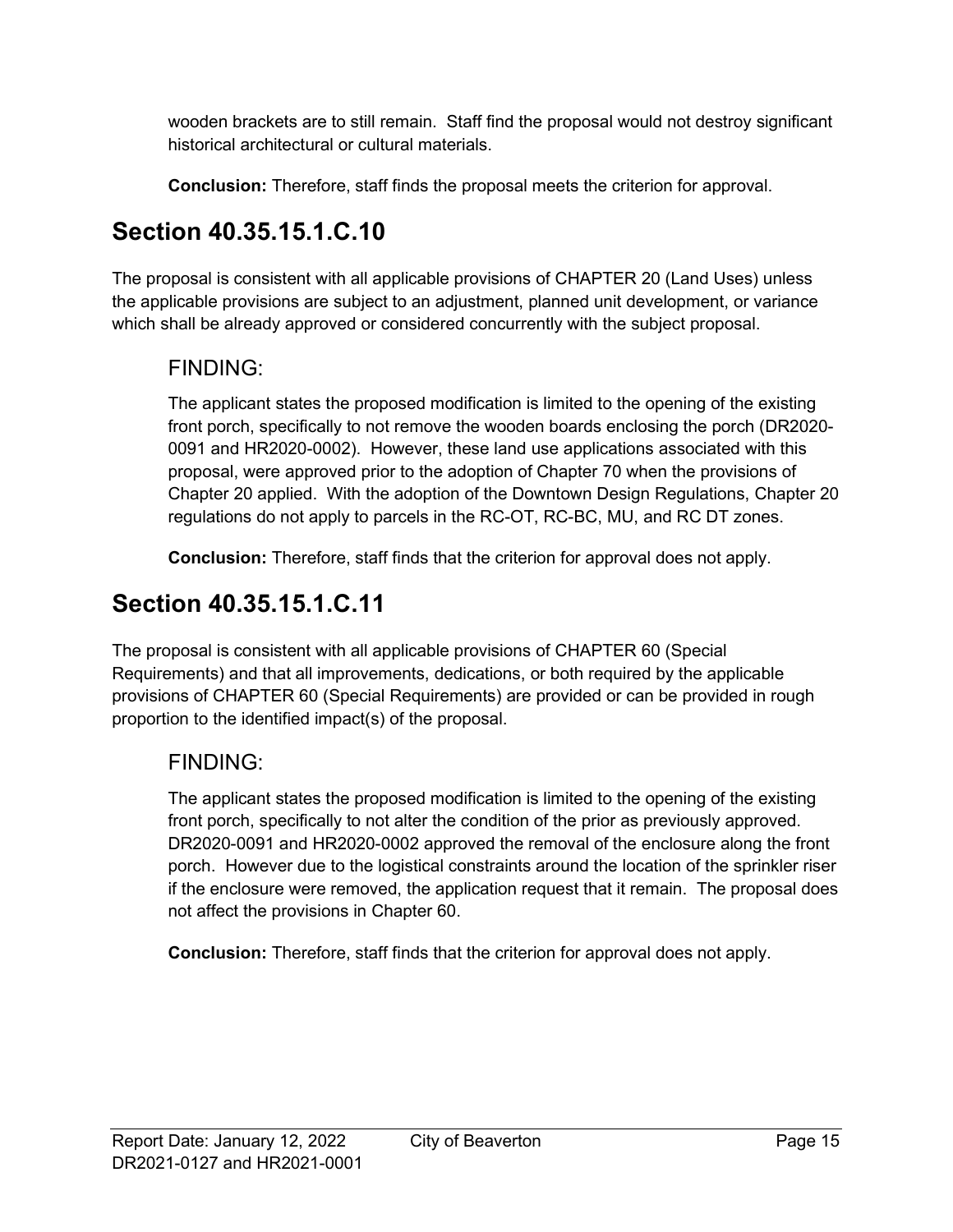## Section 40.35.15.1.C.12

The proposal contains all applicable application submittal requirements as specified in Section 50.25.1. of the Development Code.

#### FINDING:

All required application materials and documents related to the Historic Review Alteration of a Landmark have been submitted to the City.

Conclusion: Therefore, staff finds the proposal meets the criterion for approval.

## Section 40.35.15.1.C.13

Applications and documents related to the request, which will require further City approval, shall be submitted to the City in the proper sequence.

#### FINDING:

All required application materials and documents related to the Historic Review Alteration of Landmark request have been submitted to the City in the property sequence. A condition of approval is included that requires that the associated land use application DR2021-0127 also be approved.

Conclusion: Therefore, staff finds that by meeting the conditions of approval, the proposal meets the criterion.

# Section 50.95 Modification of a Decision:

The applicant has requested modifications to a previously approved Historic Review application (HR2020-0002) therefore, Section 50.95 of the Development Code is applicable to the request. To approve a Historic Review application, the decision-making authority shall make findings of fact based on evidence provided by the applicant demonstrating that all the following criteria are satisfied:

## Section 50.95.1

An applicant or successor in interest may file with the Director an application to modify a prior decision that was the subject of a Type 1, Type 2, or Type 3 procedure. In addition to other requirements, such an application to modify a prior decision shall describe the nature of the proposed change to the original decision and the basis for that change, including the applicable facts and law, together with the fee prescribed for that application type necessary to modify the prior decision. Such an application to modify a prior decision shall be subject to the approval criteria and development regulations in effect when the Director receives a complete application for the modification.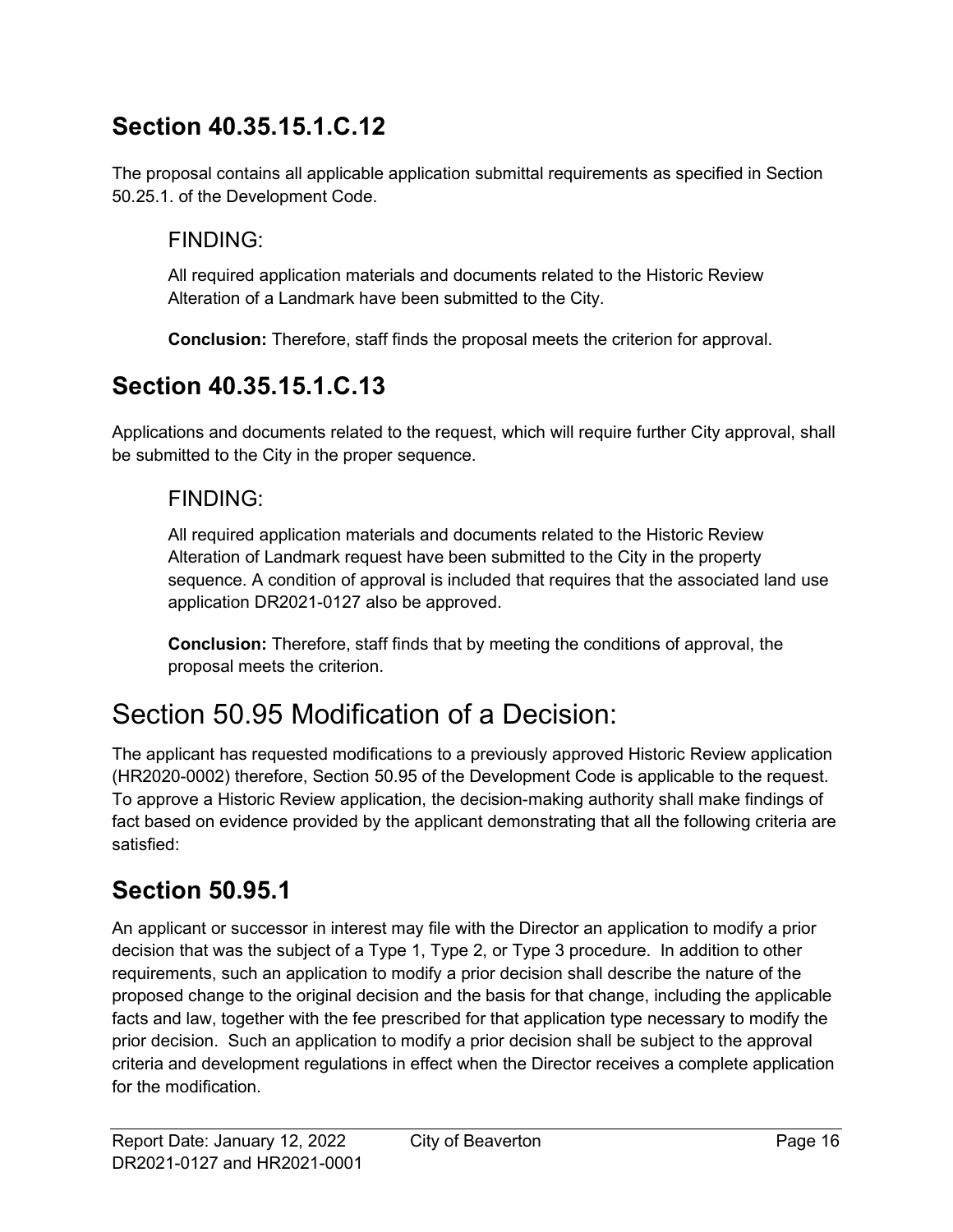#### FINDING:

The applicant proposes to modify a previously approved application, HR2020-0002, specifically, the previous approval included the removal of the wooden panels to enclosing the existing porch area of the historic Robinson House. The applicant requests that the enclosure remain. This modification is associated with a decision, originally approved through a Type 3 procedure. The applicant must return to the Planning Commission to request this modification.

Conclusion: Therefore, staff finds the proposal meets the criterion for approval.

## Section 50.95.2

An application for modification is subject to pre-application conference and completeness review; provided, the Director shall only require an application for modification to contain information that is relevant or necessary to address the requested change or the facts and regulations on which it is based. An application for modification is not subject to the neighborhood review meeting requirement.

### FINDING:

The applicant has requested modification of the approved architectural elevations. A pre-application conference was completed, and staff has provided a completeness review letter indicating all the necessary information has been provided to review this request. No other information is required of the applicant at this stage of City review.

Conclusion: Therefore, staff finds the proposal meets the criterion for approval.

### Section 50.95.3

An application for modification does not extend the deadline for filing an appeal and does not stay appeal proceedings. An application for modification is subject to the 120-day requirement pursuant to ORS 227.178.

### FINDING:

This applicant states it does not request to extend the deadline for filing an appeal or stay the appeal proceedings. The applicant is aware the 120-day requirement for the modification application applies.

Conclusion: Therefore, staff finds the proposal meets the criterion for approval.

### Section 50.95.4

Only a decision that approves or conditionally approves an application can be modified. A decision denying an application cannot be modified. Refer to Section 50.99.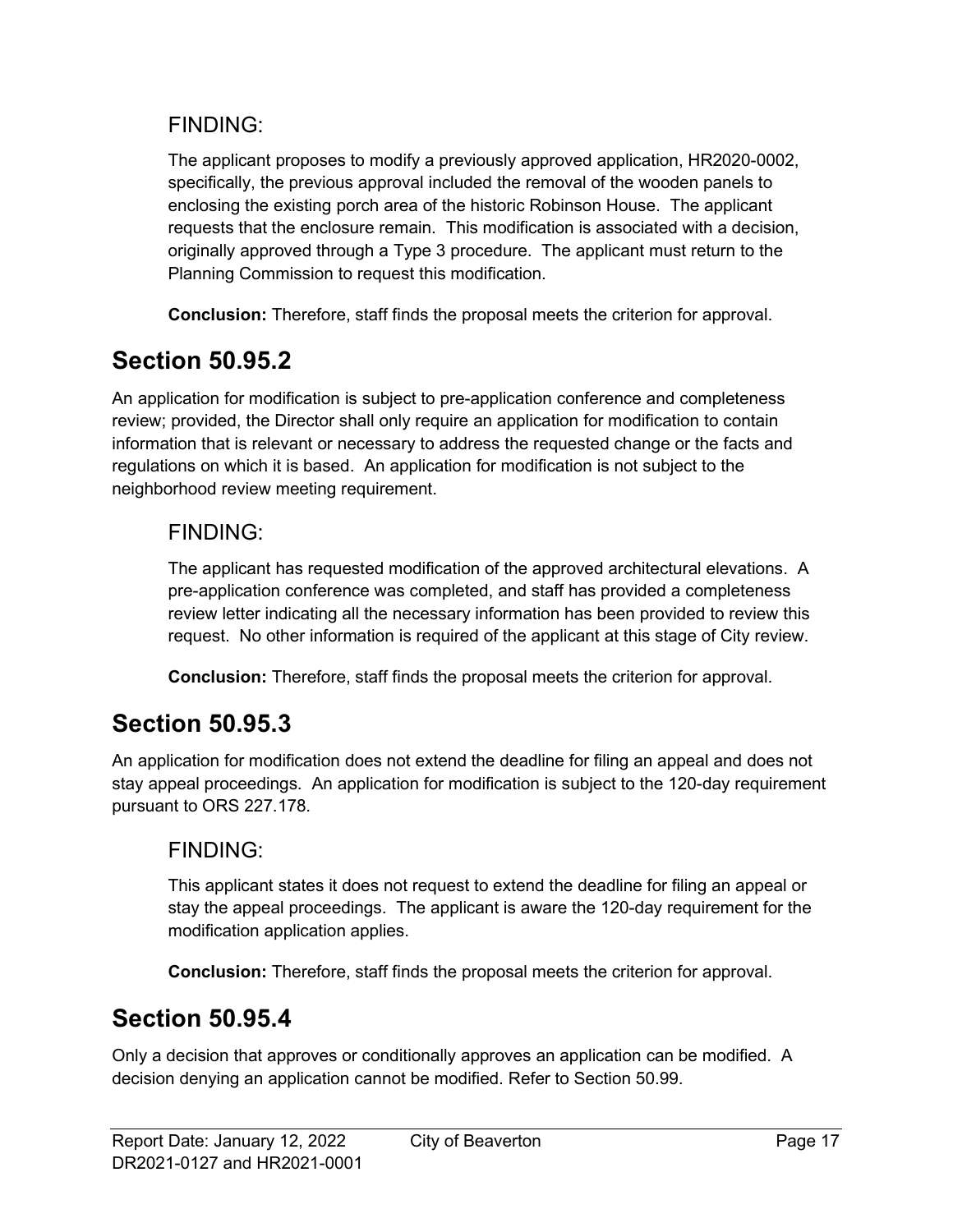#### FINDING:

The applicant has applied to modify the Historic Review approval, HR2020-0002.

Conclusion: Therefore, staff finds the proposal meets the criterion for approval.

### Section 50.95.5

An application for modification shall be subject to a Type 1, Type 2, or Type 3 procedure as determined by the Director.

#### FINDING:

The approved development was originally processed under the Type 3 review procedures. The requested modification to the approved site plan associated with the project will follow the Type 3 review procedures.

Conclusion: Therefore, staff finds the proposal meets the criterion for approval.

### Section 50.95.6

The process type for an application to modify a decision shall be based upon the thresholds for the appropriate application listed in Chapter 40. In all cases, regardless of the thresholds listed in Chapter 40, when a proposed modification involves a condition of approval, that condition of approval can be modified or removed only by the same decision-making authority that issued the original decision and through the same procedure that was followed to establish the condition to be modified. Modification or removal of a condition of approval shall only be granted if the decision-making authority determines any one of the following:

- A. The applicant or owner has demonstrated that a mistake of law or fact occurred, and that the mistake was substantial enough to warrant modification or removal of the condition to correct the mistake.
- B. The condition could not be implemented for reasons beyond the control of the applicant and the modification will not require a significant modification of the original decision.
- C. The circumstances have changed to the extent that the condition is no longer needed or warranted.
- D. A new or modified condition would better accomplish the purpose of the original condition.

### FINDING:

The applicant states the modification of the approved architectural elevations would not require significant modification as the request is to allow the wooden panels enclosing the existing building to remain. While the architectural features are to remain on the building such as the original spindle work on the porch and decorative cornice with wooden brackets, retaining the enclosure allows the tenants to have more useable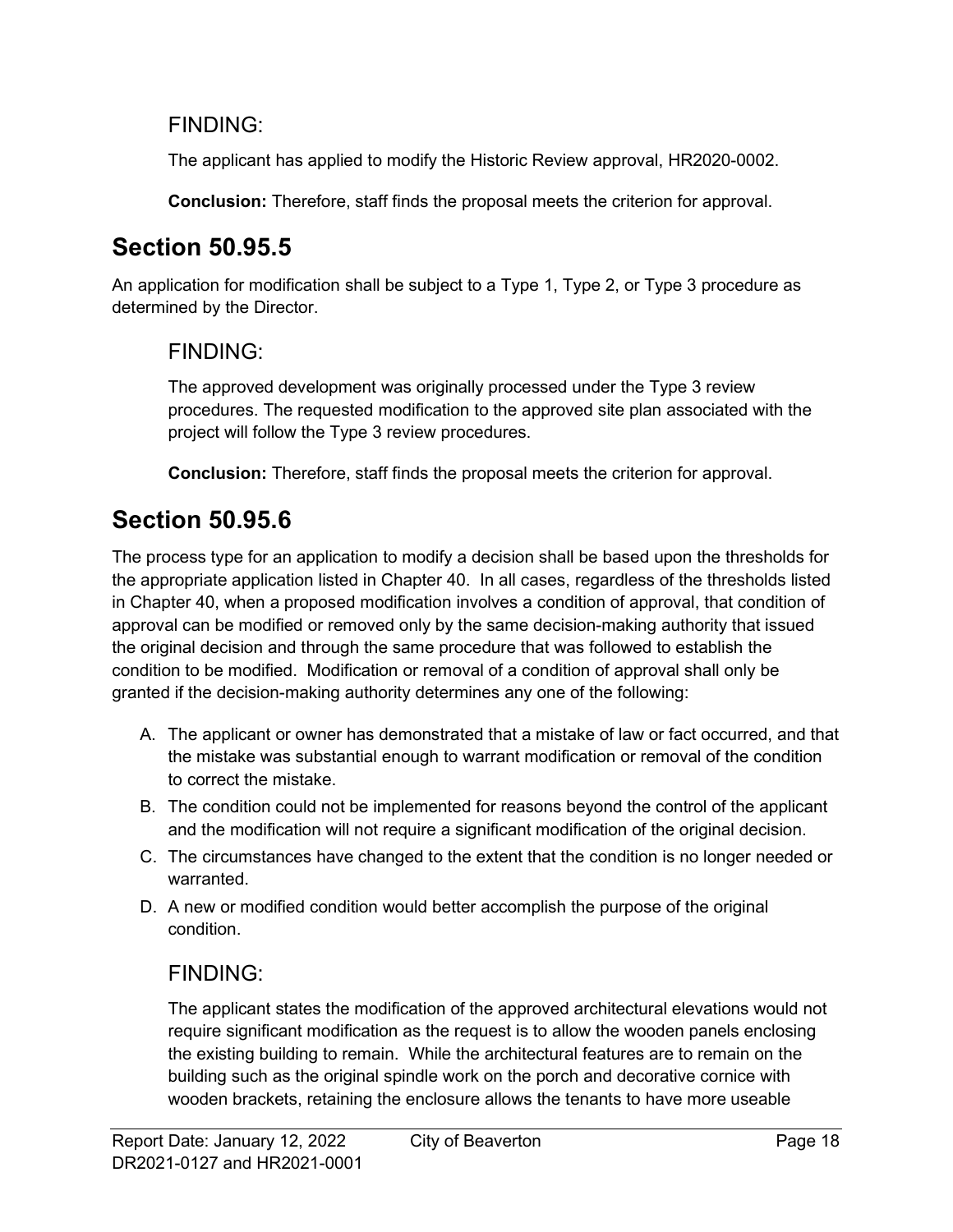space in the building. Removal of the wood panels would require extensive work to accommodate risers for fire connection and would result in loss of internal seating in the building.

Conclusion: Therefore, staff finds the proposal meets the criterion for approval.

## CONCLUSION & RECOMMENDATION

Based on the facts and findings presented, staff recommends APPROVAL of HR2020-0002 Bakery Blocks II, subject to the applicable conditions identified in Attachment C.